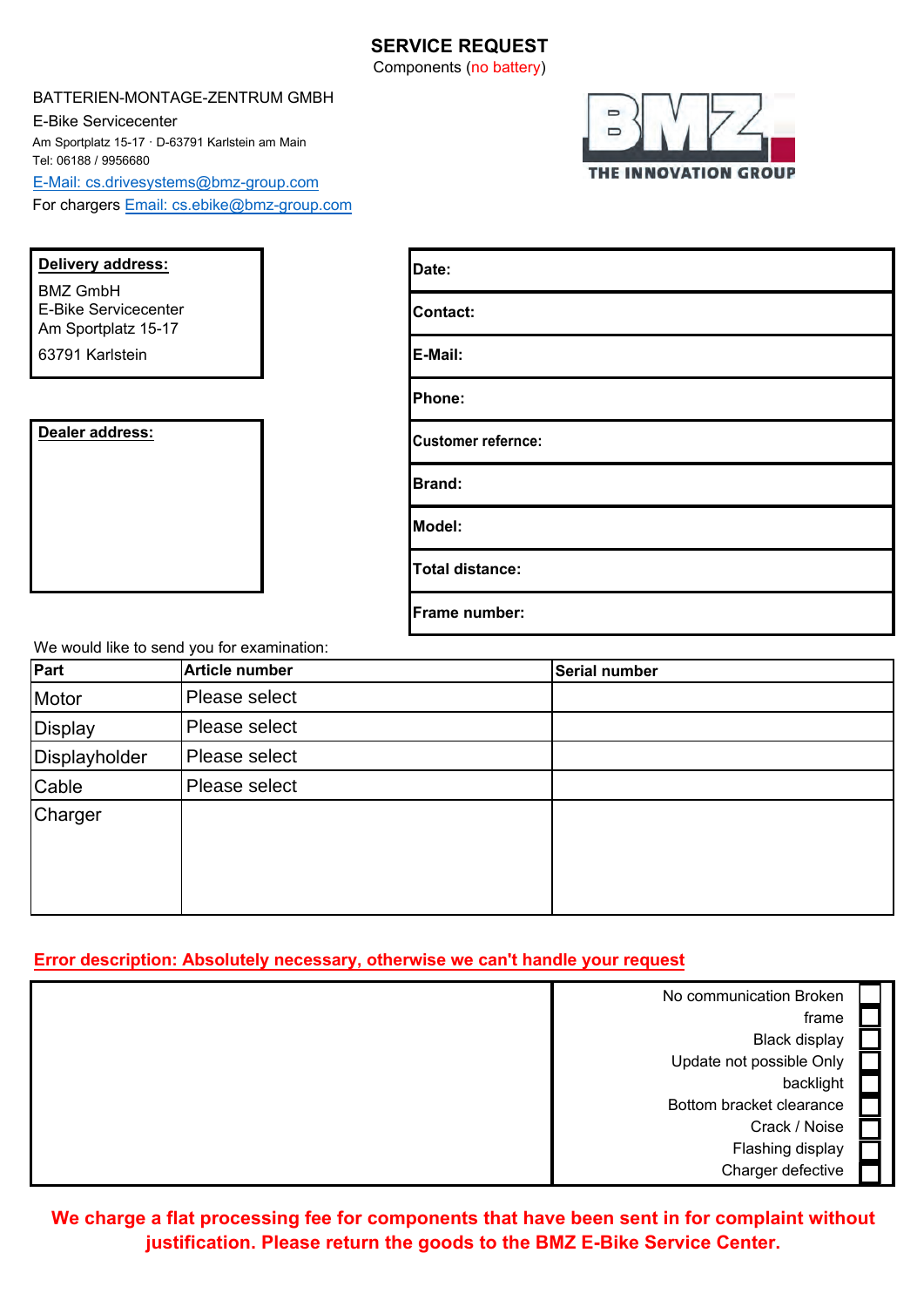#### **SERVICE REQUEST**

Components (no battery)

# How to find the article- and serialnumber



**We charge a flat processing fee for components that have been sent in for complaint without justification. Please return the goods to the BMZ E-Bike Service Center.**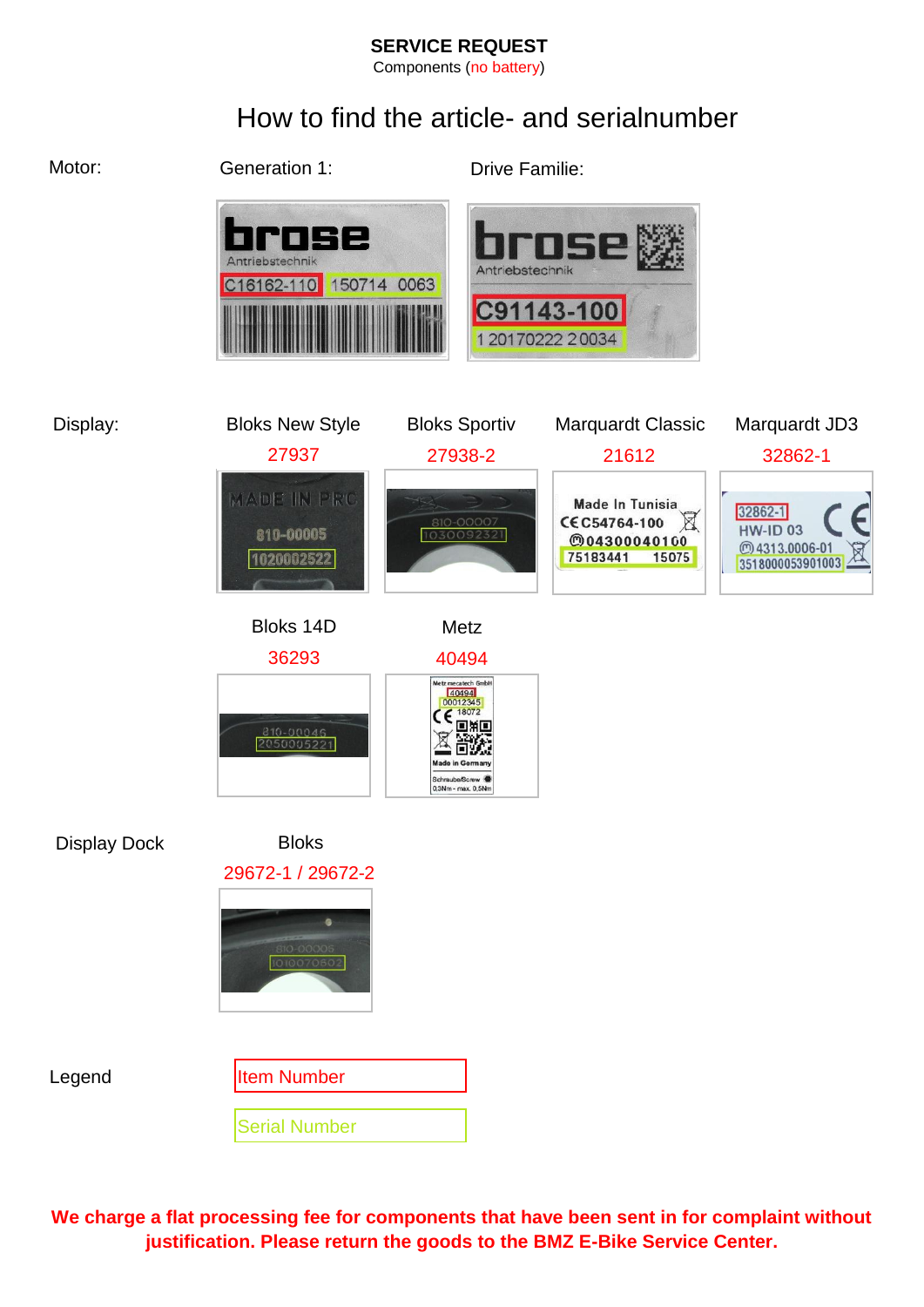### **SERVICE REQUEST**

Components (no battery)

# Important changes in service processing guidelines of BMZ chargers

BMZ improves its service and offers you now the advantage that you don't have to send in chargers anymore, but get a NEW device sent to you directly, if you have applied for a replacement charger as follows

#### 1. **within the warranty:**

Registration of your complaint by e-mail to: **[cs.ebike@bmz-group.com](mailto:cs.ebike@bmz-group.com)** Mandatory documents are:

- *BMZ warranty application for chargers*
- *Copy of the sales document*
- *Photo of the defective device after it has been marked as unusable as shown in the following illustration*
	- o Remove the label on the back and cut through with a knife or scissors (label must still be legible!)
	- o Please disconnect the cable in direction to the battery!



#### **2. outside the warranty:**

- For dealers: Please dispose of the old devices independently via electronic waste
- Replacement equipment can then be purchased directly from our BMZ B2B E-Bikeshop at:



### **We charge a flat processing fee for components that have been sent in for complaint without justification. Please return the goods to the BMZ E-Bike Service Center.**

### **[https://ebike.bmz-group.shop/en](https://ebike.bmz-group.shop/en/produkte/charger)**